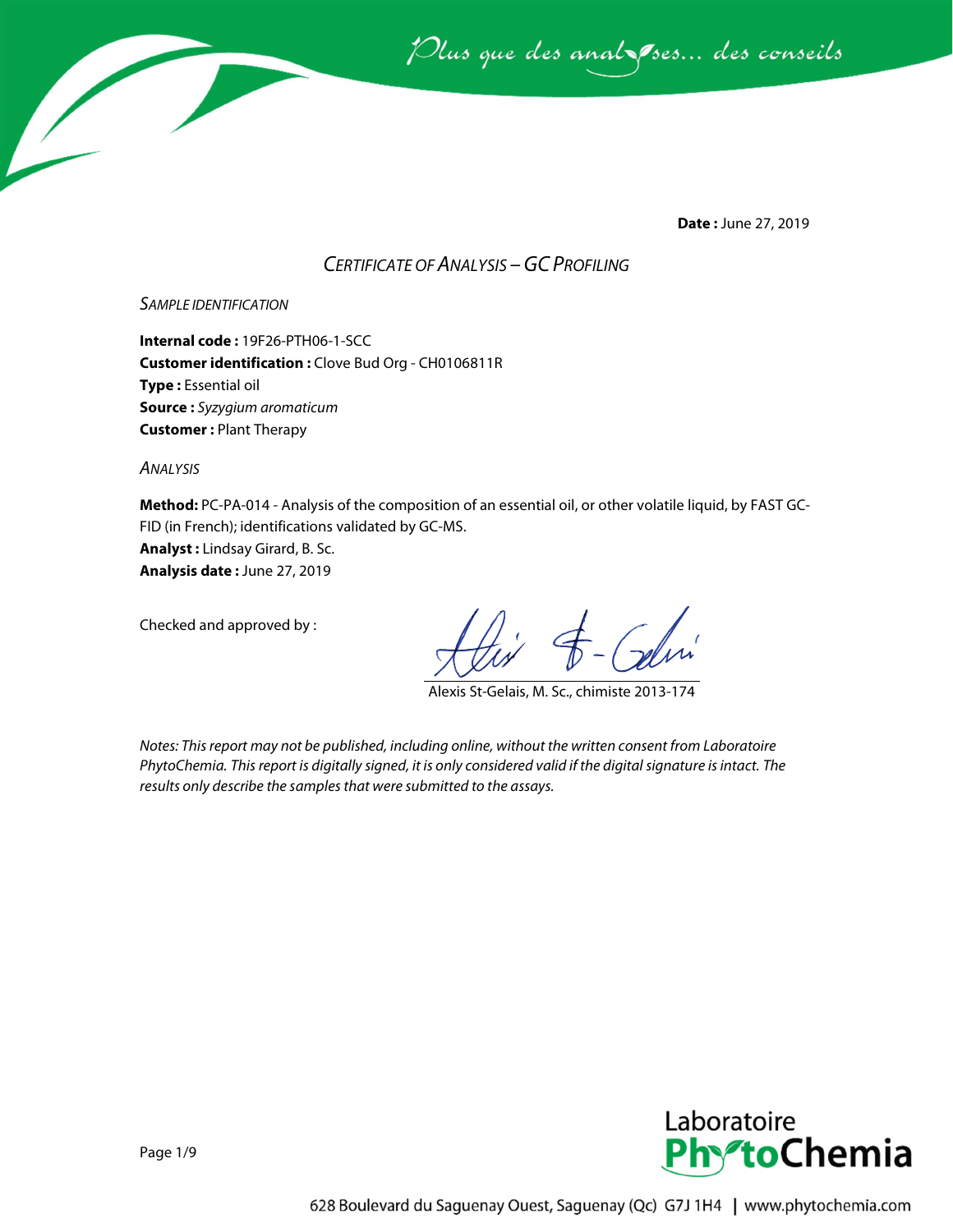#### *PHYSICOCHEMICAL DATA*

**Physical aspect:** Light yellow viscous liquid **Refractive index:** 1.5343 ± 0.0003 (20 °C)

*ISO3142:1997 -OIL OF CLOVE BUD*

| Compound                | Min.%  | Max. $%$ | Observed % | <b>Complies?</b> |
|-------------------------|--------|----------|------------|------------------|
| Eugenyl acetate         |        |          | 14         | Yes              |
| β-Caryophyllene         |        |          |            | Yes              |
| Eugenol                 |        |          |            | Yes              |
| <b>Refractive index</b> | 1.5280 | 1.5380   | 1.5343     | Yes              |

#### *CONCLUSION*

No adulterant, contaminant or diluent has been detected using this method. The oil complies with the ISO standard for clove bud oil.



**PhytoChemia**<br>*PhytoChemia*<br>*Plus que des analyses... des conseils*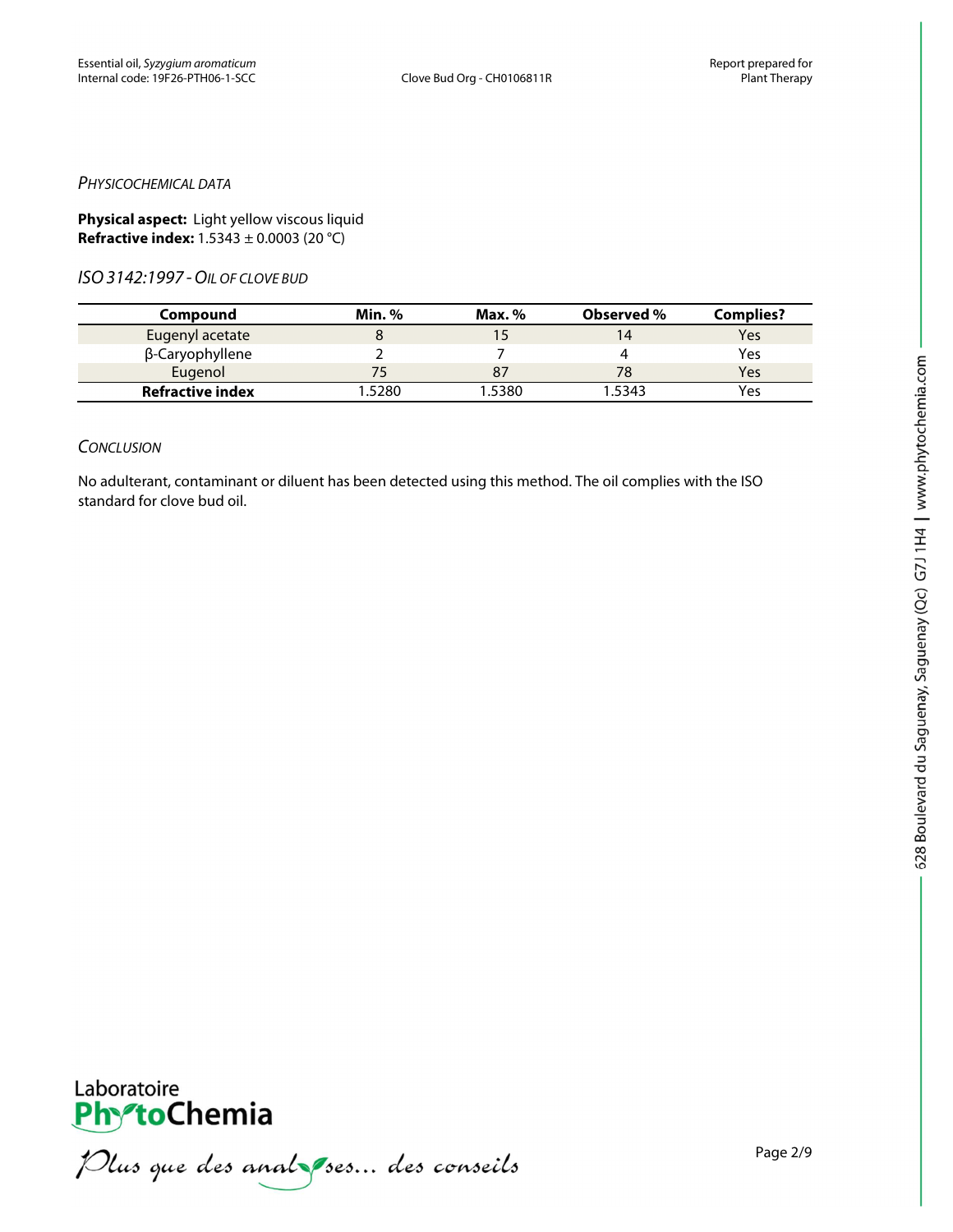#### *ANALYSIS SUMMARY – CONSOLIDATED CONTENTS*

New readers of similar reports are encouraged to read table footnotes at least once.

| Identification                     | $\%$      | <b>Classe</b>            |
|------------------------------------|-----------|--------------------------|
| Isobutyral                         | tr        | Aliphatic aldehyde       |
| Isovaleral                         | 0.01      | Aliphatic aldehyde       |
| 2-Methylbutyral                    | tr        | Aliphatic aldehyde       |
| Furfural                           | 0.03      | Aliphatic alcohol        |
| a-Pinene                           | 0.01      | Monoterpene              |
| 5-Methylfurfural                   | 0.01      | Furan                    |
| 6-Methyl-5-hepten-2-one            | 0.01      | Aliphatic ketone         |
| Limonene                           | $0.02*$   | Monoterpene              |
| 1,8-Cineole                        | $[0.02]*$ | Monoterpenic ether       |
| $(E)-\beta$ -Ocimene               | 0.01      | Monoterpene              |
| Terpinolene                        | 0.01      | Monoterpene              |
| Linalool                           | 0.02      | Monoterpenic alcohol     |
| (E)-4,8-Dimethylnona-1,3,7-triene  | 0.01      | Terpene derivative       |
| Methyl salicylate                  | 0.20      | Phenolic ester           |
| Chavicol                           | 0.19      | Phenylpropanoid          |
| a-Cubebene                         | 0.01      | Sesquiterpene            |
| Eugenol                            | 78.44     | Phenylpropanoid          |
| Dihydroeugenol                     | 0.59      | Phenylpropanoid          |
| a-Copaene                          | 0.05      | Sesquiterpene            |
| Isocaryophyllene                   | 0.05      | Sesquiterpene            |
| Methyleugenol                      | tr        | Phenylpropanoid          |
| β-Caryophyllene                    | 3.57      | Sesquiterpene            |
| Caryophylla-4(12),8(13)-diene      | 0.01      | Sesquiterpene            |
| 9-epi-Isocaryophyllene             | 0.10      | Sesquiterpene            |
| α-Humulene                         | 0.48      | Sesquiterpene            |
| allo-Aromadendrene                 | 0.01      | Sesquiterpene            |
| trans-Cadina-1(6),4-diene          | 0.01      | Sesquiterpene            |
| γ-Muurolene                        | 0.01      | Sesquiterpene            |
| β-Selinene                         | 0.01      | Sesquiterpene            |
| α-Muurolene                        | 0.06      | Sesquiterpene            |
| γ-Cadinene                         | 0.05      | Sesquiterpene            |
| trans-Calamenene                   | 0.01      | Sesquiterpene            |
| δ-Cadinene                         | 0.02      | Sesquiterpene            |
| Eugenyl acetate                    | 13.55     | Phenylpropanoid ester    |
| Unknown                            | 0.07      | Unknown                  |
| Unknown                            | 0.01      | Phenylpropanoid          |
| Caryophyllenyl alcohol             | 0.03      | Sesquiterpenic alcohol   |
| Caryophyllene oxide                | 0.52      | Sesquiterpenic ether     |
| Unknown                            | 0.06      | Oxygenated sesquiterpene |
| Humulene epoxide I                 | 0.01      | Sesquiterpenic ether     |
| Humulene epoxide II                | 0.06      | Sesquiterpenic ether     |
| (E)-Isoeugenyl acetate             | 0.02      | Phenylpropanoid ester    |
| Caryophylladienol I                | 0.11      | Sesquiterpenic alcohol   |
| Caryophylladienol II               | 0.16      | Sesquiterpenic alcohol   |
| τ-Muurolol                         | 0.11      | Sesquiterpenic alcohol   |
| 14-Hydroxy-(Z)-caryophyllene       | 0.02      | Sesquiterpenic alcohol   |
| 14-Hydroxy-9-epi-(E)-caryophyllene | 0.12      | Sesquiterpenic alcohol   |

Laboratoire<br>Ph<sup>y</sup>toChemia<br>*Plus que des analyses... des conseils*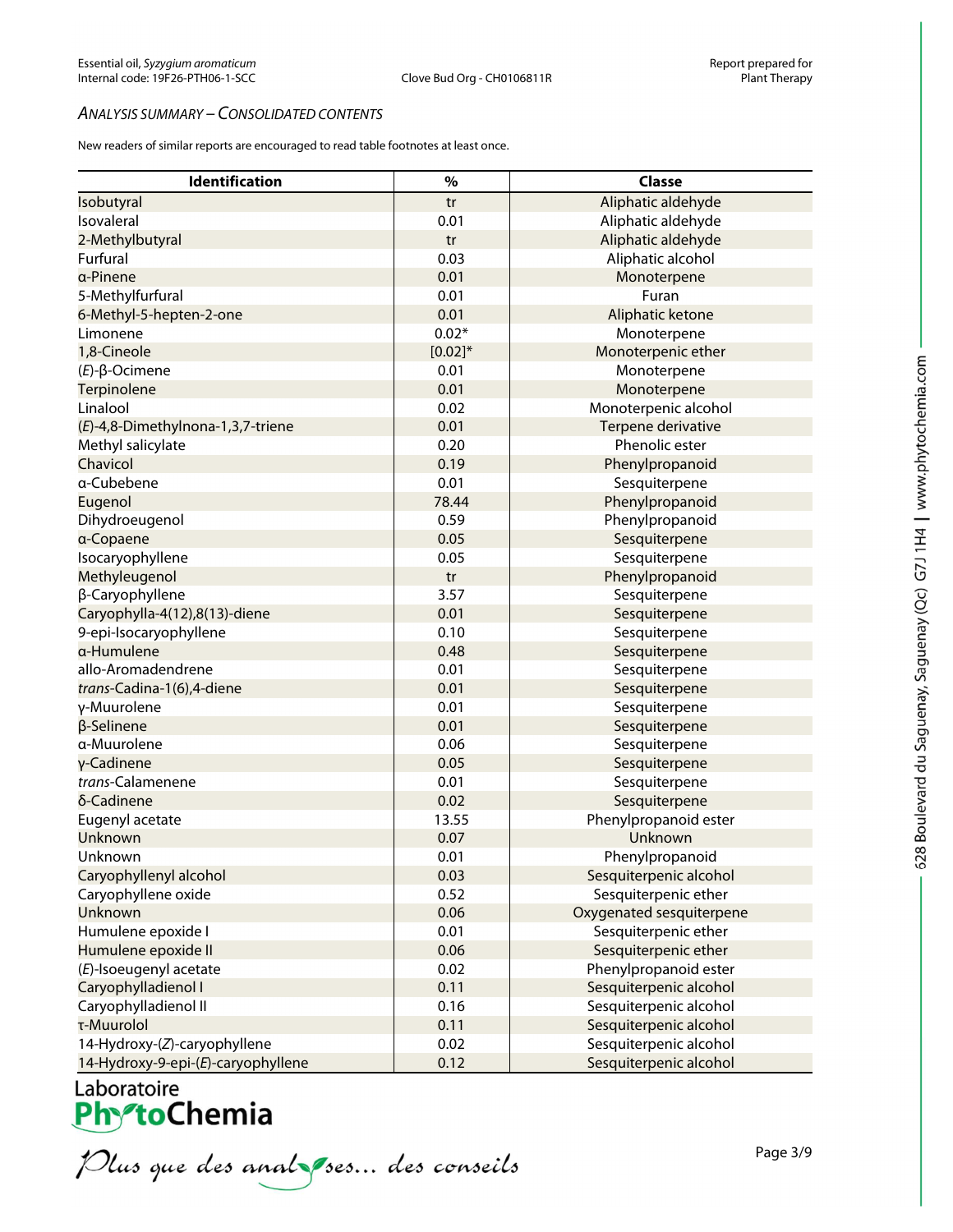| <b>Consolidated total</b>                           | 99.06% |                          |
|-----------------------------------------------------|--------|--------------------------|
| 14-Hydroxy-(E)-caryophyllene                        | 0.12   | Sesquiterpenic alcohol   |
| Squalene                                            | 0.01   | Triterpene               |
| (E)-2-Methoxy-4-(3-oxo-1-propenyl)phenyl<br>acetate | 0.01   | Phenylpropanoid ester    |
| Unknown                                             | 0.01   | Oxygenated sesquiterpene |
| Benzyl benzoate                                     | 0.01   | Phenolic ester           |
| (E)-Coniferyl alcohol                               | 0.01   | Phenylpropanoid          |
| Trimethoxypropylbenzene analog                      | 0.01   | Phenylpropanoid          |
| Germacra-4(15),5,10(14)-trien-1α-ol                 | 0.02   | Sesquiterpenic alcohol   |

\*: Individual compounds concentration could not be found due to overlapping coelutions on columns considered [xx]: Duplicate percentage due to coelutions, not taken into account in the consolidated total tr: The compound has been detected below 0.005% of total signal.

Note: no correction factor was applied

**About "consolidated" data:** The table above presents the breakdown of the sample volatile constituents after applying an algorithm to collapse data acquired from the multi-columns system of PhytoChemia into a single set of consolidated contents. In case of discrepancies between columns, the algorithm is set to prioritize data from the most standard DB-5 column, and smallest values so as to avoid overestimating individual content. This process is semi-automatic. Advanced users are invited to consult the "Full analysis data" table after the chromatograms in this report to access the full untreated data and perform their own calculations if needed.

**Unknowns:** Unknown compounds' mass spectral data is presented in the "Full analysis data" table. The occurrence of unknown compounds is to be expected in many samples, and does not denote particular problems unless noted otherwise in the conclusion.



Plus que des analzes... des conseils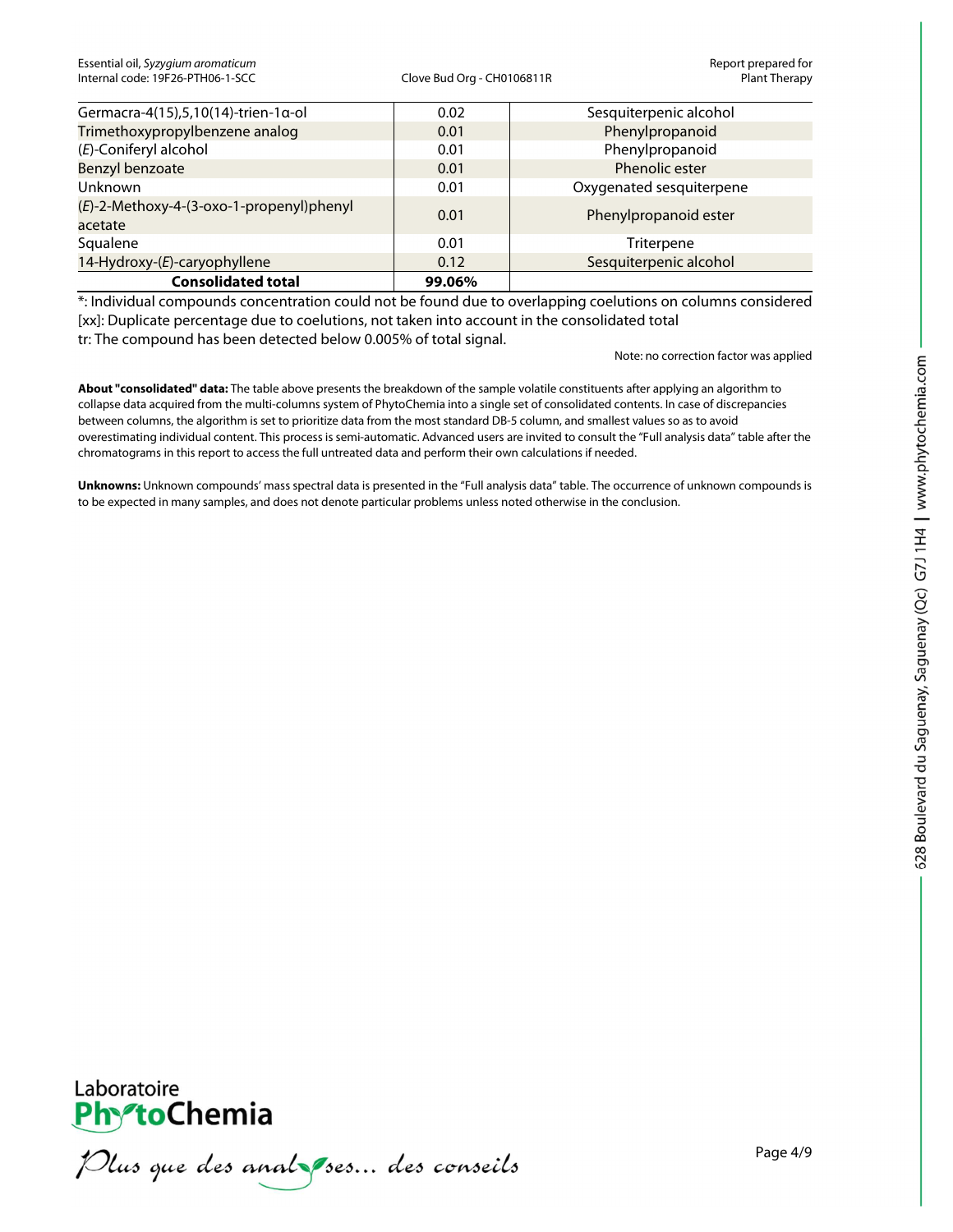# This page was intentionally left blank. The following pages present the complete data of the analysis.



Plus que des analzes... des conseils

Page 5/9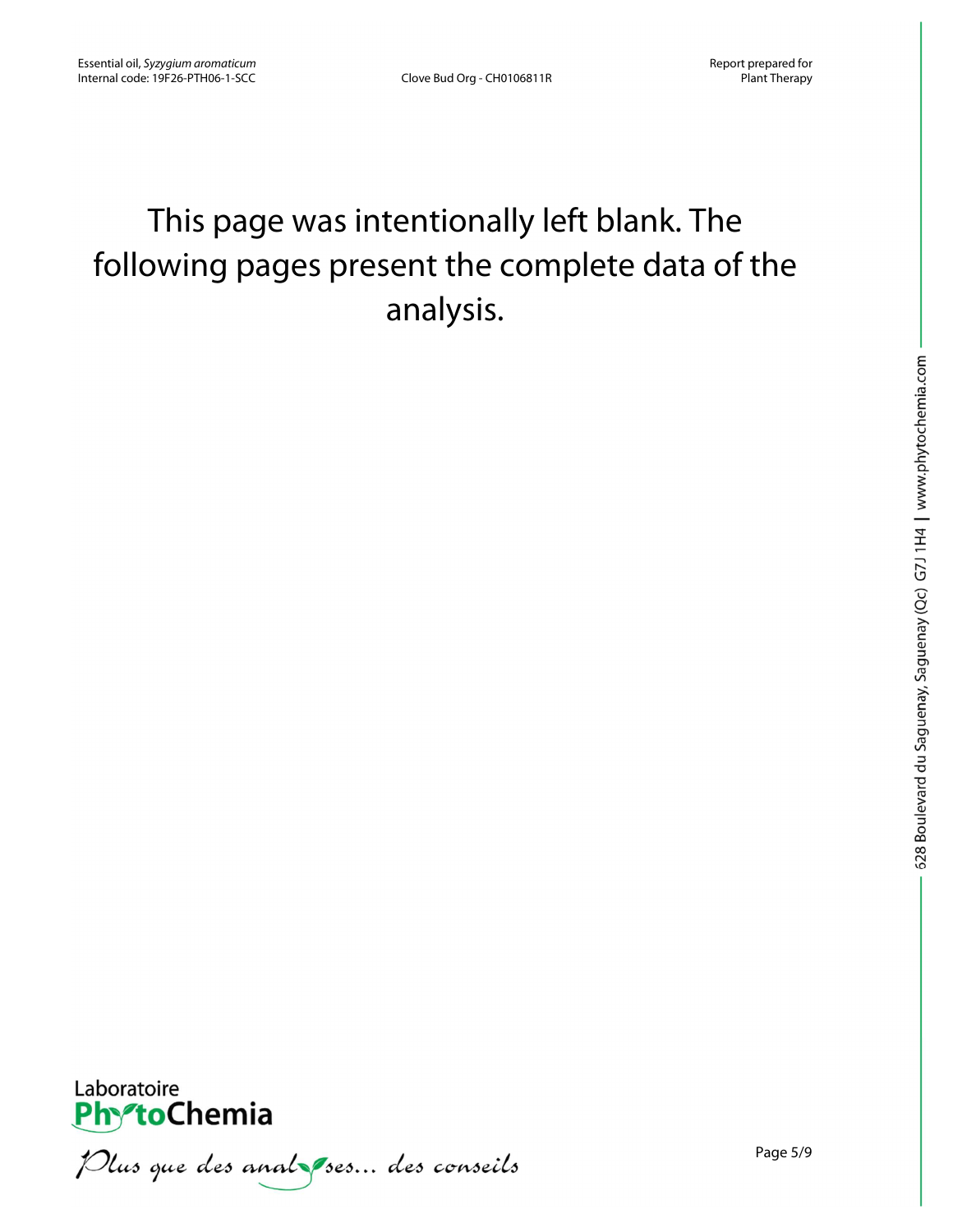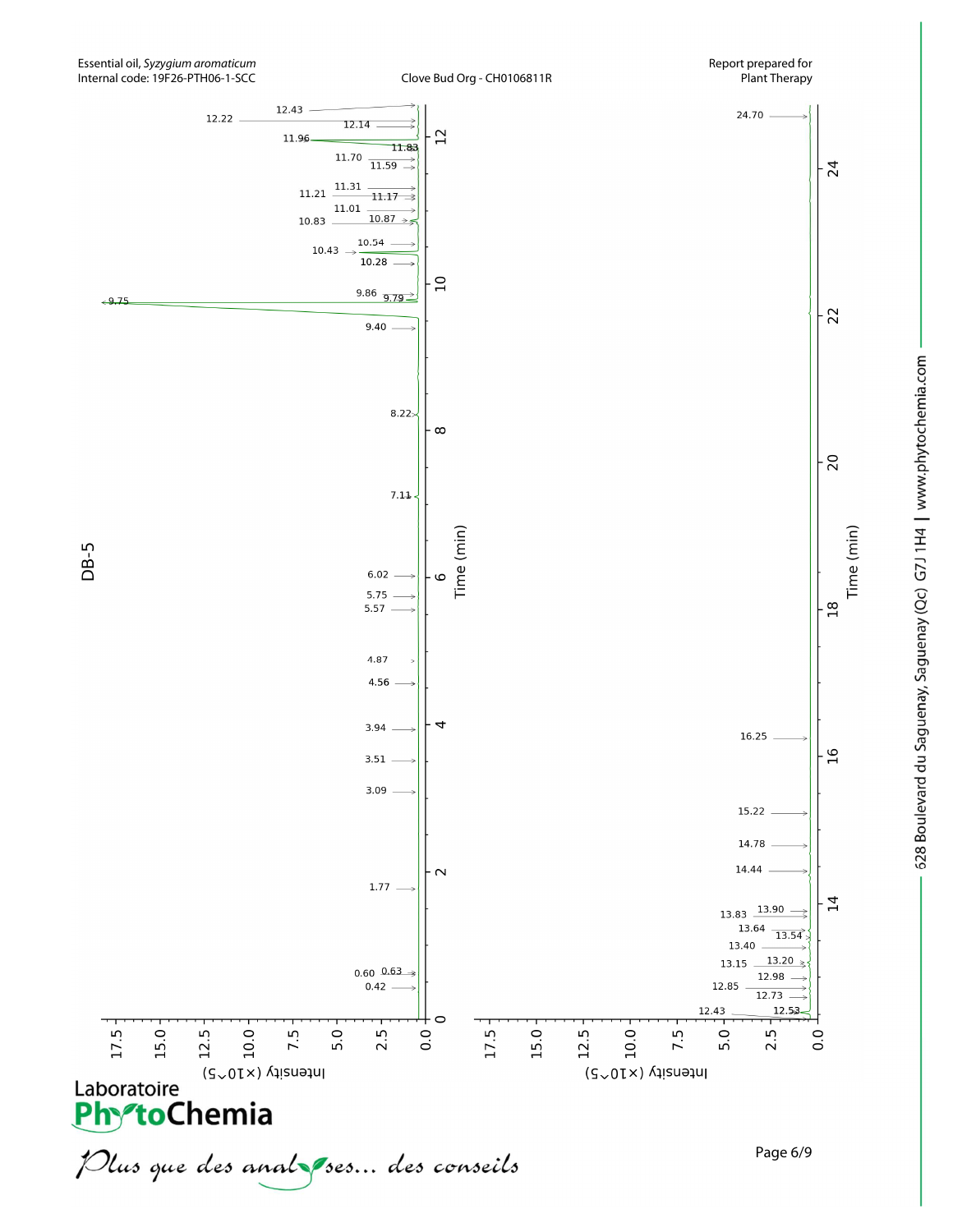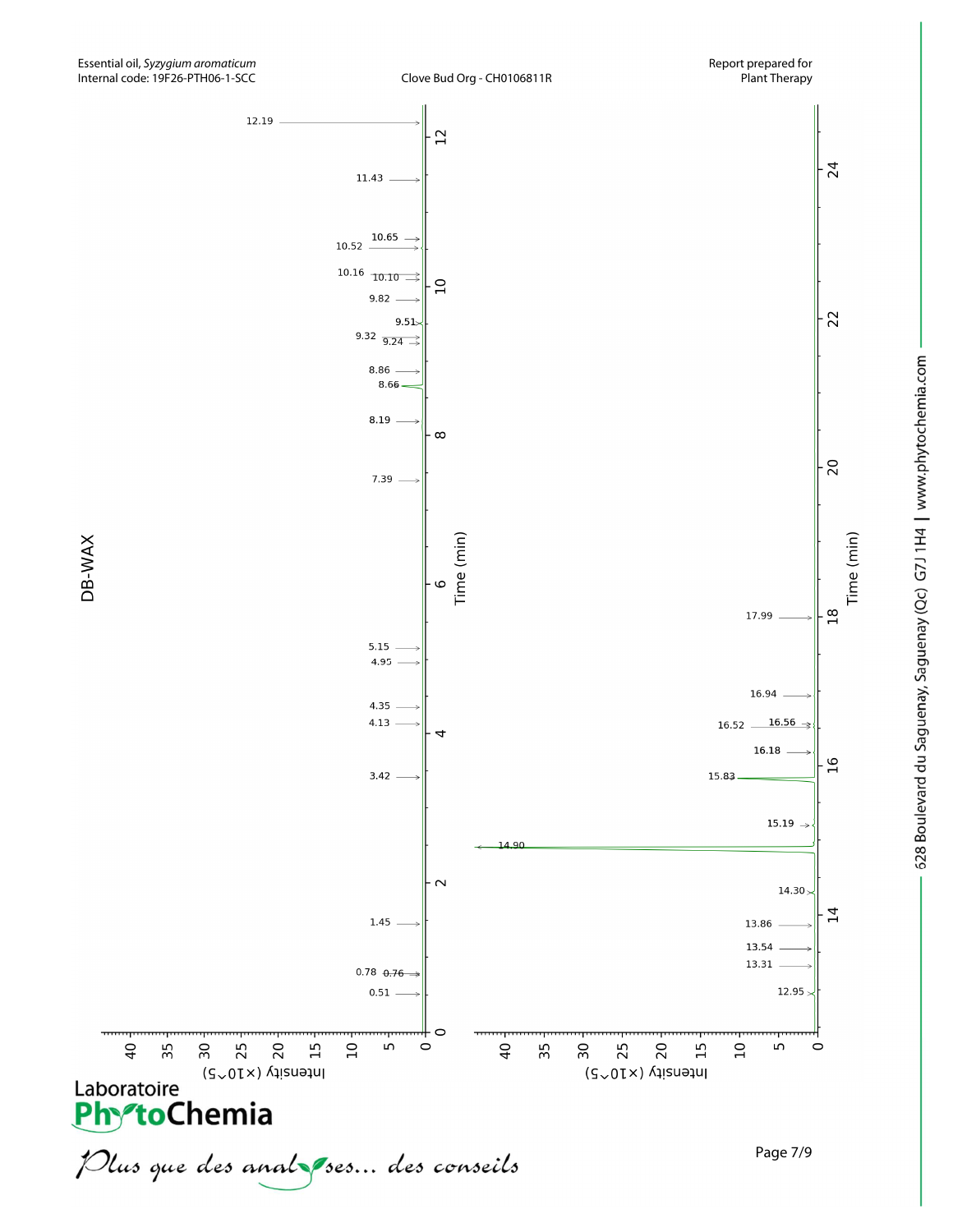### *FULL ANALYSIS DATA*

| <b>Identification</b>                                                        | <b>Column DB-5</b> |      |         | <b>Column DB-WAX</b> |                |        |  |
|------------------------------------------------------------------------------|--------------------|------|---------|----------------------|----------------|--------|--|
|                                                                              | R.T                | R.I  | $\%$    | R.T                  | R <sub>1</sub> | $\%$   |  |
| Isobutyral                                                                   | 0.42               | 528  | tr      | 0.51                 | 782            | tr     |  |
| Isovaleral                                                                   | 0.60               | 638  | 0.01    | 0.76                 | 878            | tr     |  |
| 2-Methylbutyral                                                              | 0.63               | 649  | tr      | 0.78                 | 884            | 0.01   |  |
| <b>Furfural</b>                                                              | 1.77               | 827  | 0.03    |                      |                |        |  |
| a-Pinene                                                                     | 3.09               | 928  | 0.01    | 1.45                 | 995            | 0.01   |  |
| 5-Methylfurfural                                                             | 3.51               | 956  | 0.01    | $8.19*$              | 1513           | 0.07   |  |
| 6-Methyl-5-hepten-2-one                                                      | 3.94               | 984  | 0.01    | 5.15                 | 1299           | 0.01   |  |
| Limonene                                                                     | $4.56*$            | 1024 | 0.02    | $3.42*$              | 1168           | 0.02   |  |
| 1,8-Cineole                                                                  | $4.56*$            | 1024 | [0.02]  | $3.42*$              | 1168           | [0.02] |  |
| $(E)$ - $\beta$ -Ocimene                                                     | 4.87               | 1043 | 0.01    | 4.13                 | 1222           | 0.01   |  |
| Terpinolene                                                                  | 5.56               | 1087 | 0.01    | 4.35                 | 1239           | 0.01   |  |
| Linalool                                                                     | 5.75               | 1098 | 0.02    | $8.19*$              | 1513           | [0.07] |  |
| (E)-4,8-Dimethylnona-<br>1,3,7-triene                                        | 6.02               | 1116 | 0.01    | 4.95                 | 1283           | 0.02   |  |
| Methyl salicylate                                                            | 7.10               | 1186 | 0.20    | 10.52                | 1699           | 0.22   |  |
| Chavicol                                                                     | 8.22               | 1261 | 0.19    | 16.56*               | 2263           | 0.20   |  |
| a-Cubebene                                                                   | 9.40               | 1338 | 0.01    |                      |                |        |  |
| Eugenol                                                                      | $9.75+$            | 1362 | 78.43   | 14.90                | 2096           | 78.44  |  |
| Dihydroeugenol                                                               | 9.79+              | 1365 | [78.43] | 14.30                | 2038           | 0.59   |  |
| a-Copaene                                                                    | 9.86               | 1370 | 0.05    | 7.39                 | 1453           | 0.06   |  |
| Isocaryophyllene                                                             | 10.28*             | 1399 | 0.06    |                      |                |        |  |
| Methyleugenol                                                                | 10.28*             | 1399 | [0.06]  | 13.54*               | 1966           | 0.07   |  |
| β-Caryophyllene                                                              | 10.43              | 1411 | 3.57    | 8.66                 | 1550           | 3.48   |  |
| Caryophylla-4(12),8(13)-<br>diene                                            | 10.54              | 1419 | 0.01    | 8.86                 | 1566           | 0.01   |  |
| 9-epi-Isocaryophyllene                                                       | 10.83              | 1441 | 0.10    | 9.32                 | 1602           | 0.02   |  |
| α-Humulene                                                                   | 10.87              | 1444 | 0.48    | $9.51*$              | 1617           | 0.44   |  |
| allo-Aromadendrene                                                           | 11.01              | 1454 | 0.01    | 9.24                 | 1595           | 0.01   |  |
| trans-Cadina-1(6),4-diene                                                    | 11.17              | 1465 | 0.01    | $9.51*$              | 1617           | [0.44] |  |
| γ-Muurolene                                                                  | 11.21              | 1468 | 0.01    | 9.82                 | 1643           | 0.02   |  |
| β-Selinene                                                                   | 11.31              | 1476 | 0.01    | 10.10                | 1665           | 0.06   |  |
| a-Muurolene                                                                  | 11.58              | 1496 | 0.06    | 10.16                | 1671           | 0.04   |  |
| γ-Cadinene                                                                   | 11.70              | 1505 | 0.05    | $10.65*$             | 1710           | 0.03   |  |
| trans-Calamenene                                                             | $11.83*$           | 1515 | 0.03    | 11.43                | 1777           | 0.01   |  |
| δ-Cadinene                                                                   | $11.83*$           | 1515 | [0.03]  | $10.65*$             | 1710           | [0.03] |  |
| Eugenyl acetate                                                              | 11.96              | 1525 | 13.55   | 15.83                | 2189           | 13.23  |  |
| Unknown [m/z 164, 135<br>(98), 93 (86), 107 (83), 79<br>(69)                 | 12.14              | 1539 | 0.07    | 12.19                | 1844           | 0.05   |  |
| Unknown [m/z 180, 93<br>(70), 55 (62), 77 (55), 164<br>$(55)$ , 103 $(50)$ ] | 12.22              | 1546 | 0.01    |                      |                |        |  |
| Caryophyllenyl alcohol                                                       | 12.43              | 1562 | 0.03    | 13.86                | 1996           | 0.01   |  |
| Caryophyllene oxide                                                          | $12.52*$           | 1569 | 0.58    | 12.95                | 1912           | 0.52   |  |
| Unknown [m/z 161, 187<br>(32), 105 (30), 205 (24)<br>222(3)                  | $12.52*$           | 1569 | [0.58]  | $15.19*$             | 2125           | 0.33   |  |
| Humulene epoxide I                                                           | 12.73              | 1585 | 0.01    | 13.31                | 1945           | 0.01   |  |

Laboratoire<br>**Phy<sup>s</sup>toChemia** 

Plus que des analzes... des conseils